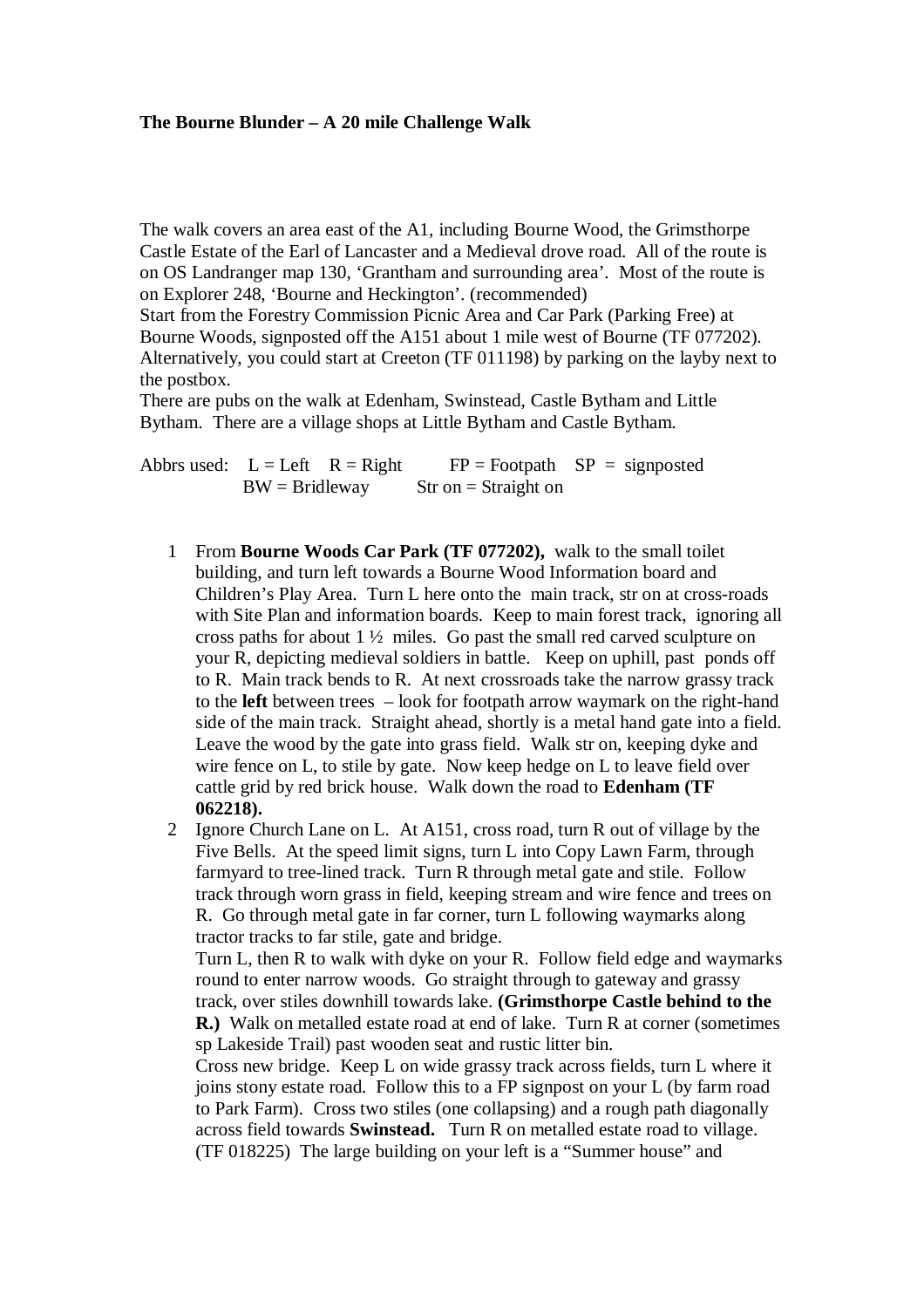pavilion for Grimsthorpe Castle. It was designed by the Castle's architect, Vanburgh.

- 3) Pass Windmill Inn to leave village on road sp "Corby Glen and Grantham". (B1176). Turn L at Fp signpost onto farm track, crossing stile on R before gates. Follow field edge path round, over a stile, to turn L over another stile through hedge (waymarked). Follow direction of waymark, downhill to West Glen River (often dry in summer). Turn L to cross river by wooden bridge. Go over stile and uphill on track to turn L at the top onto The Drift. (an old drove road). Str on along here for 1 1/2 miles. At road continue forward to  **Creeton**. (TF 011198).
- 4) Turn R before post box in wall, onto track under railway arches. Keep on main track (Lawn Lane), uphill, past derelict barn and radio mast, swing R to go under electricity cables. Immediately turn L on grass track passing between pylon and wood. After a small pond on L pass through hedge in front of you, over bridge into next field. Walk with wood on your R through 2 fields.

Go over a stile into a third field, follow waymarks to cross a railway sleeper bridge and stile in hedge on R. Follow waymark posts downhill towards **Castle Bytham**.

 Cross stile in hedge in front of you. With large castle mound on your L, walk forward to cross stile and bridge by finger post on your R. Turn left, passing by duck pond, along Castlegate into the village (SK 988184).

5) Go up steps on the green to Castle Inn. Take Church Lane by R side of pub, follow it round past old school. Follow path round the L boundary of the Cemetery and into the field. Take the L path across a huge field, leading to a stile and gate onto a road.

Cross the road: at FP sign follow diagonally right passing old farm buildings (School Farm). Keep ahead, following posts uphill. Follow direction of next waymark over hill to cross bridge at top. Str on across next field to further bridge in hedge. Walk to R of plantation of small trees to R corner of field. Cross the next dyke by the new bridge and follow a fence on your left, walking towards a quarry. Keep str on to end of field at track. Cross stile in front of you into wood. (This section is newly waymarked and cleared). Follow arrows through wood (Clipsham Quarries to L). At the track, turn R to Road.

Turn L along road for about a mile. Turn L downhill (SP Holywell and Castle Bytham) and keep L at next junction (SP Castle Bytham) to walk on road between two lakes at **Holywell Hall. (TF 003160)** 

6) Str on uphill, at corner keep str forward along farm track (SP Restricted Byway). Pass on L of farm, through far gate into field. Walk steeply uphill on wide track and through 2 gates at top. Walk str on with hedge on your R, passing tennis court, and keeping str ahead. At next field turn L, Then R str forward but with hedge on your L (waymarked).

Go under pylons, through gateway, onto track. Follow waymarks round field to FP signpost, then along track down between trees and under old railway